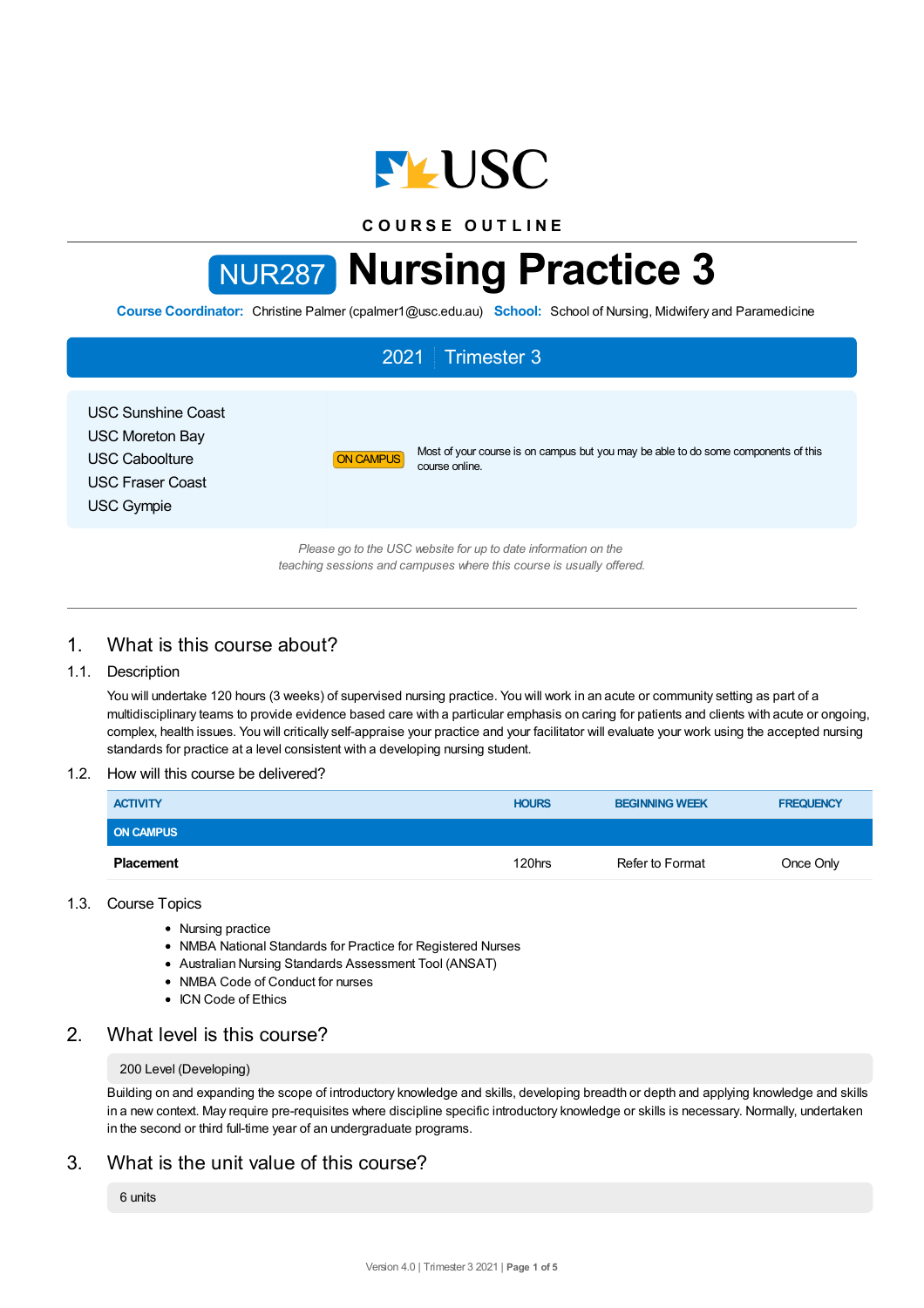# 4. How does this course contribute to my learning?

|    | <b>COURSE LEARNING OUTCOMES</b>                                                                                                                     | <b>GRADUATE QUALITIES</b>                                                 |
|----|-----------------------------------------------------------------------------------------------------------------------------------------------------|---------------------------------------------------------------------------|
|    | On successful completion of this course, you should be able to                                                                                      | Completing these tasks<br>successfully will contribute to<br>you becoming |
|    | Demonstrate a satisfactory level of nursing practice according to the NMBA Registered nurse<br>standards for practice at a developing student level | <b>Fthical</b><br>Engaged                                                 |
|    | Know and behave in accordance with the NMBA Code of Conduct for nurses and the ICN Code of<br><b>Ethics</b>                                         | <b>Fthical</b><br>Engaged                                                 |
| ί3 | Have completed the allocated practice hours for the course                                                                                          | <b>Fthical</b><br>Engaged                                                 |

## 5. Am Ieligible to enrol in this course?

Refer to the USC [Glossary](https://www.usc.edu.au/about/policies-and-procedures/glossary-of-terms-for-policy-and-procedures) of terms for definitions of "pre-requisites, co-requisites and anti-requisites".

5.1. Pre-requisites

NUR227 and NUR286 and enrolled in Program SC391 or SC394 or SC392

5.2. Co-requisites

Not applicable

5.3. Anti-requisites

NUR202

5.4. Specific assumed prior knowledge and skills (where applicable)

Not applicable

# 6. How am Igoing to be assessed?

6.1. Grading Scale

Limited Grading (PNP)

Pass (PU), Fail (UF). All assessment tasks are required to be passed for successful completion of the course.

6.2. Details of early feedback on progress

Please see the description of the assessment task which sets out the process for early and progressive feedback during your Professional Experience Placement (PEP).

## 6.3. Assessment tasks

| <b>DELIVERY</b><br><b>MODE</b> | NO. | <b>TASK ASSESSMENT</b><br><b>PRODUCT</b> | <b>INDIVIDUAL</b><br><b>OR GROUP</b> | <b>WHAT IS THE</b><br><b>DURATION /</b><br>LENGTH?                 | <b>WHEN SHOULD I SUBMIT?</b> | <b>WHERE SHOULD I</b><br><b>SUBMIT IT?</b> |
|--------------------------------|-----|------------------------------------------|--------------------------------------|--------------------------------------------------------------------|------------------------------|--------------------------------------------|
| All                            |     | Placement<br>performance                 | Individual                           | As required -<br>notation in<br>each area of<br>assessment<br>tool | Refer to Format              | Online ePortfolio<br>Submission            |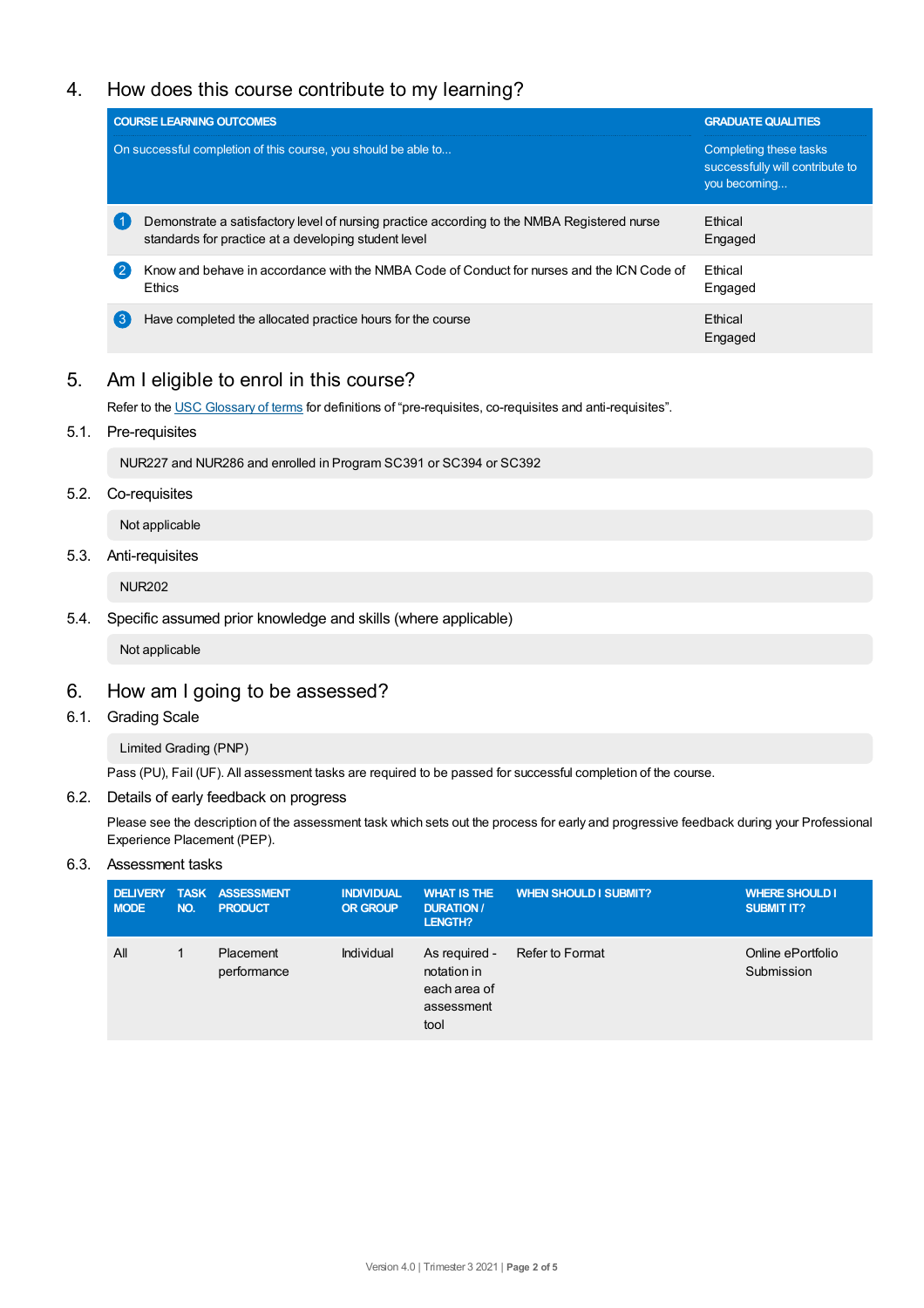### **All - Assessment Task 1:** Assessment of Clinical Practice.

| <b>GOAL:</b>     | The purpose of this assessment is for you to demonstrate completion of allocated placement hours for this course and<br>satisfactory competency based on the NMBA National Standards for Practice for Registered Nurses at an introductory<br>student level and as measured using the Australian Nursing Standards Assessment Tool (ANSAT).                                                                                                                                                                                                                                                                                                                                                                                                                                                                                                                                                                                                                                                                                                                                                                                                                                                                                                                                                                                                            |                                     |  |  |  |  |  |
|------------------|--------------------------------------------------------------------------------------------------------------------------------------------------------------------------------------------------------------------------------------------------------------------------------------------------------------------------------------------------------------------------------------------------------------------------------------------------------------------------------------------------------------------------------------------------------------------------------------------------------------------------------------------------------------------------------------------------------------------------------------------------------------------------------------------------------------------------------------------------------------------------------------------------------------------------------------------------------------------------------------------------------------------------------------------------------------------------------------------------------------------------------------------------------------------------------------------------------------------------------------------------------------------------------------------------------------------------------------------------------|-------------------------------------|--|--|--|--|--|
| <b>PRODUCT:</b>  | Placement performance                                                                                                                                                                                                                                                                                                                                                                                                                                                                                                                                                                                                                                                                                                                                                                                                                                                                                                                                                                                                                                                                                                                                                                                                                                                                                                                                  |                                     |  |  |  |  |  |
| <b>FORMAT:</b>   | You will have a progressive assessment of practice which provides you with the opportunity to work with your facilitator to<br>reflect on your practice during the initial period of the placement, review your progress against the criteria using the<br>Australian Nursing Standards Assessment Tool (ANSAT), and develop a plan to support your successful completion of this<br>work integrated learning experience. The course coordinator will review the completed progressive ANSAT tool.                                                                                                                                                                                                                                                                                                                                                                                                                                                                                                                                                                                                                                                                                                                                                                                                                                                     |                                     |  |  |  |  |  |
|                  | Please note: You will also receive ongoing feedback throughout your placement as a formative and developmental<br>process. If you are not meeting satisfactory Standards for Practice at any point, learning processes will be implemented to<br>guide and support you to satisfactorily meet each standard. Unsatisfactory behaviours which put patient/client safety at risk<br>or practices that do not adhere with the NMBA Code of Conduct for nurses and/or ICN Code of Ethics may result in<br>removal from placement at any time during the clinical placement and failure of the course.<br>If a learning plan is required during your placement you must meet all the requirements and standards for practice at a<br>satisfactory level to proceed to a final assessment.<br>Finalisation of assessment: The clinical facilitator/preceptor will use the ANSAT to finalise the assessment. You need to<br>complete all the required hours and meet a satisfactory level of achievement in all standards for practice. The summative<br>ANSAT will be submitted to the course coordinator for final judgement. Ultimate accountability for assessing students in<br>relation to clinical practice (WIL) resides with the course coordinator and results and course grades are finalised through<br>the USC assessment policy and procedures. |                                     |  |  |  |  |  |
|                  |                                                                                                                                                                                                                                                                                                                                                                                                                                                                                                                                                                                                                                                                                                                                                                                                                                                                                                                                                                                                                                                                                                                                                                                                                                                                                                                                                        |                                     |  |  |  |  |  |
|                  |                                                                                                                                                                                                                                                                                                                                                                                                                                                                                                                                                                                                                                                                                                                                                                                                                                                                                                                                                                                                                                                                                                                                                                                                                                                                                                                                                        |                                     |  |  |  |  |  |
| <b>CRITERIA:</b> | No.                                                                                                                                                                                                                                                                                                                                                                                                                                                                                                                                                                                                                                                                                                                                                                                                                                                                                                                                                                                                                                                                                                                                                                                                                                                                                                                                                    | <b>Learning Outcome</b><br>assessed |  |  |  |  |  |
|                  | 1<br>Practice behaviours as measured against the NMBA Registered Nurse Standards for<br>Practice and as detailed in the ANSAT                                                                                                                                                                                                                                                                                                                                                                                                                                                                                                                                                                                                                                                                                                                                                                                                                                                                                                                                                                                                                                                                                                                                                                                                                          | 0                                   |  |  |  |  |  |
|                  | Evidence of adherence to Code of Conduct for Nurses and Code of Ethics for Nurses<br>2<br>criteria and standards.                                                                                                                                                                                                                                                                                                                                                                                                                                                                                                                                                                                                                                                                                                                                                                                                                                                                                                                                                                                                                                                                                                                                                                                                                                      | 2                                   |  |  |  |  |  |
|                  | 3<br>Completion of allocated practice hours (120) for this course                                                                                                                                                                                                                                                                                                                                                                                                                                                                                                                                                                                                                                                                                                                                                                                                                                                                                                                                                                                                                                                                                                                                                                                                                                                                                      | 3                                   |  |  |  |  |  |
|                  | If you receive an unsatisfactory result for the summative ANSAT you will not be eligible for<br>4<br>supplementary assessment and will receive a fail grade for the course                                                                                                                                                                                                                                                                                                                                                                                                                                                                                                                                                                                                                                                                                                                                                                                                                                                                                                                                                                                                                                                                                                                                                                             | 02                                  |  |  |  |  |  |
|                  |                                                                                                                                                                                                                                                                                                                                                                                                                                                                                                                                                                                                                                                                                                                                                                                                                                                                                                                                                                                                                                                                                                                                                                                                                                                                                                                                                        |                                     |  |  |  |  |  |

## 7. Directed study hours

A 12-unit course will have total of 150 learning hours which will include directed study hours (including online if required), self-directed learning and completion of assessable tasks. Directed study hours may vary by location. Student workload is calculated at 12.5 learning hours per one unit.

## 8. What resources do I need to undertake this course?

Please note: Course information, including specific information of recommended readings, learning activities, resources, weekly readings, etc. are available on the course Blackboard site– Please log in as soon as possible.

### 8.1. Prescribed text(s) or course reader

Please note that you need to have regular access to the resource(s) listed below. Resources may be required or recommended.

| <b>REQUIRED? AUTHOR</b> |                                                                                                         | <b>YEAR TITLE</b> |                                      | <b>PUBLISHER</b> |
|-------------------------|---------------------------------------------------------------------------------------------------------|-------------------|--------------------------------------|------------------|
| Required                | Tiziani, A                                                                                              |                   | 2017 Havard's nursing guide to drugs | Mosby Elsevier   |
| Required                | Berman, A., Snyder, S., 2017 Skills in clinical nursing<br>Levett-Jones, T., Burton,<br>T., & Harvey, N |                   |                                      | Pearson          |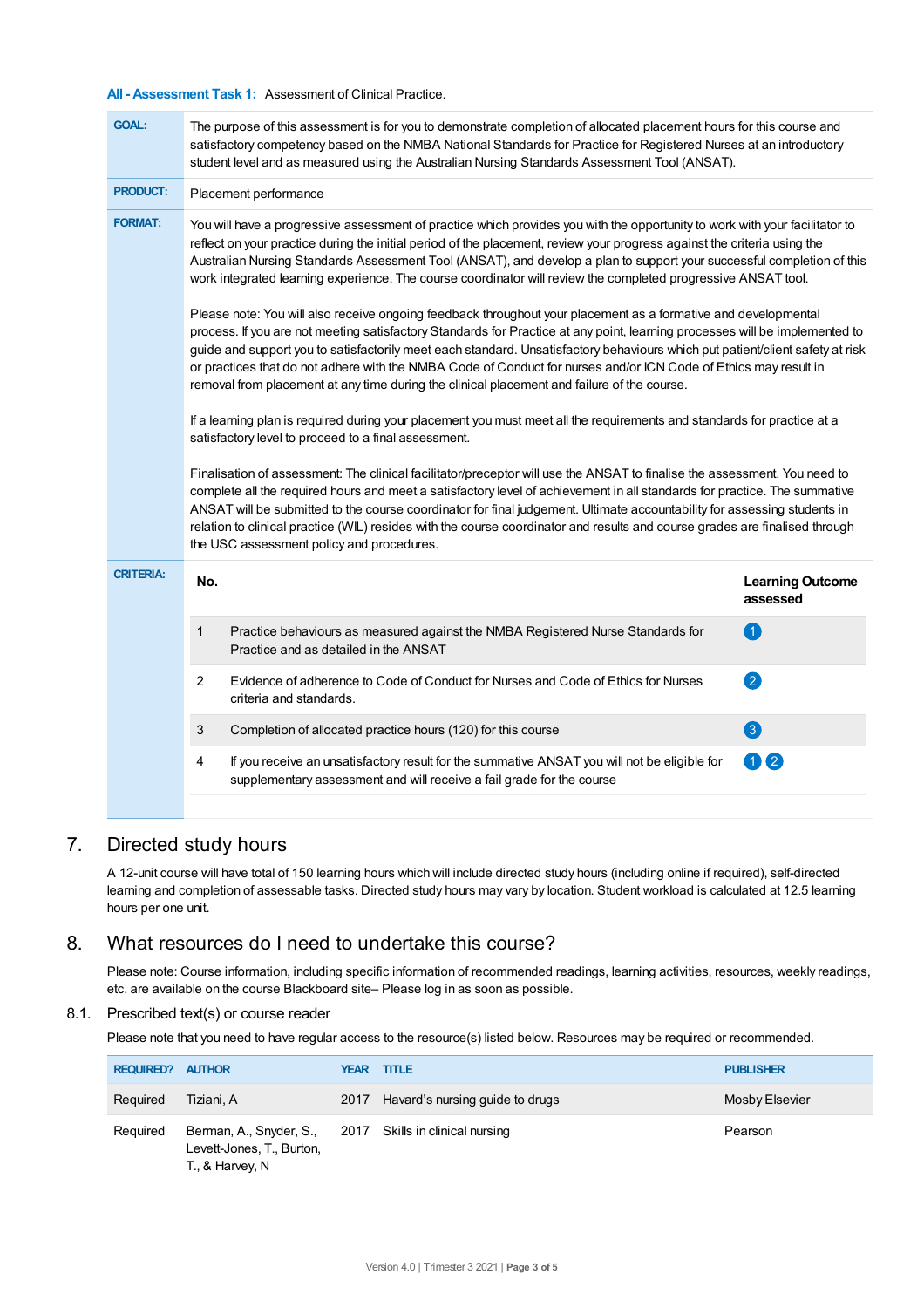## 8.2. Specific requirements

Please familiarise yourself with the Student Handbook available on your Sonia homepage. It contains all the information and procedures which guide the conduct of your work integrated learning experience in this course. Please note, your Summative ANSAT will not be finalised until you have completed the allocated hours for this course. If you are unable to attend any hours you will be required to complete these.

Your grade for the course will not be finalised until all requirements are satisfactorily completed.

You are required to wear the USC nursing student uniform to clinical placement. You might need to travel to placement, and you will need to cover travel-related costs.

## 9. How are risks managed in this course?

Risk assessments have been performed for all field activities and low to moderate levels of health and safety risk exists. Moderate risks may include working in an Australian bush setting, working with people, working outside normal office hours for example. It is your responsibility to review course material, search online, discuss with lecturers and peers and understand the health and safety risks associated with your specific course of study and to familiarise yourself with the University's general health and safety principles by reviewing the online [induction](https://online.usc.edu.au/webapps/blackboard/content/listContentEditable.jsp?content_id=_632657_1&course_id=_14432_1) training for students, and following the instructions of the University staff.

## 10. What administrative information is relevant to this course?

## 10.1. Assessment: Academic Integrity

Academic integrity is the ethical standard of university participation. It ensures that students graduate as a result of proving they are competent in their discipline. This is integral in maintaining the value of academic qualifications. Each industry has expectations and standards of the skills and knowledge within that discipline and these are reflected in assessment.

Academic integrity means that you do not engage in any activity that is considered to be academic fraud; including plagiarism, collusion or outsourcing any part of any assessment item to any other person. You are expected to be honest and ethical by completing all work yourself and indicating in your work which ideas and information were developed by you and which were taken from others. You cannot provide your assessment work to others.You are also expected to provide evidence of wide and critical reading, usually by using appropriate academic references.

In order to minimise incidents of academic fraud, this course may require that some of its assessment tasks, when submitted to Blackboard, are electronically checked through SafeAssign. This software allows for text comparisons to be made between your submitted assessment item and all other work that SafeAssign has access to.

## 10.2. Assessment: Additional Requirements

Limited Graded Course:

This course will be graded as Pass in a Limited Grade Course (PU) or Fail in a Limited Grade Course (UF) as per clause 4.1.3 and 4.1.4 of the Grades and Grade Point Average (GPA) - Institutional Operating Policy of the USC.

In a course eligible to use Limited Grades, all assessment items in that course are marked on a Pass/Fail basis and all assessment tasks are required to be passed for a student to successfully complete the course. Supplementary assessment is not available in courses using Limited Grades.

### 10.3. Assessment: Submission penalties

You must contact your Course Coordinator and provide the required documentation if you require an extension.

#### 10.4. Study help

For help with course-specific advice, for example what information to include in your assessment, you should first contact your tutor, then your course coordinator, if needed.

If you require additional assistance, the Learning Advisers are trained professionals who are ready to help you develop a wide range of academic skills. Visit the Learning [Advisers](https://www.usc.edu.au/current-students/student-support/academic-and-study-support/learning-advisers) web page for more information, or contact Student Central for further assistance: +61 7 5430 2890 or [studentcentral@usc.edu.au](mailto:studentcentral@usc.edu.au).

#### 10.5. Wellbeing Services

Student Wellbeing provide free and confidential counselling on a wide range of personal, academic, social and psychological matters, to foster positive mental health and wellbeing for your academic success.

To book a confidential appointment go to [Student](https://studenthub.usc.edu.au/) Hub, email [studentwellbeing@usc.edu.au](mailto:studentwellbeing@usc.edu.au) or call 07 5430 1226.